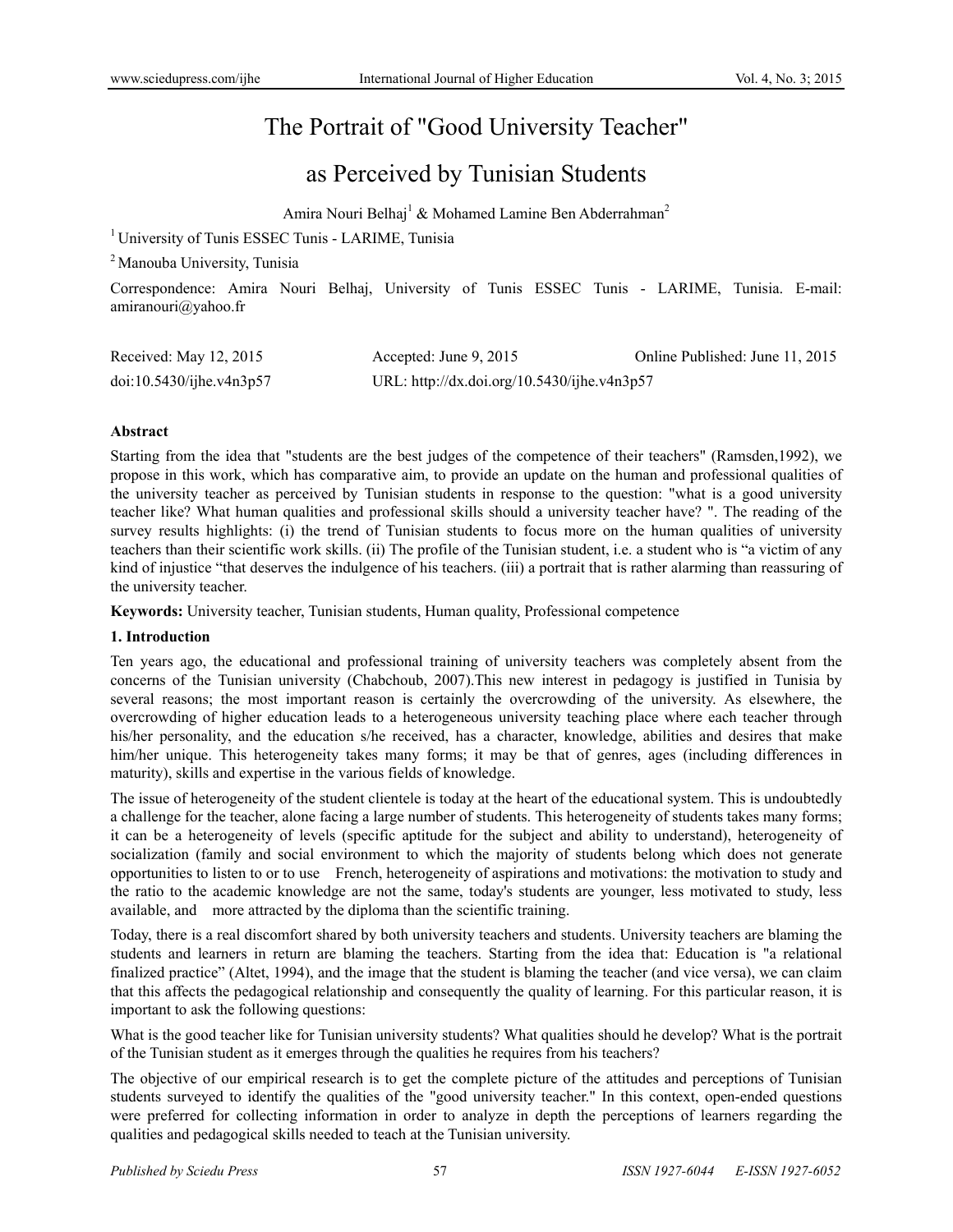First, we are going to present the empirical research conducted among Tunisian students: the mobilized methodology and the results of our empirical study. Secondly, we will deal with the results of different surveys (Canadian, American, and French) with students to identify the portrait of a "good university teacher."

## **2. Empirical Study**

## *2.1 Methodology and Research Protocol*

## 2.1.1 Data collection system: An open question

We are going to explain throughout this second section our study context and the procedure adopted for understanding our field of study. Indeed, the problematic has emerged from a real context. We used as a data collection method a questionnaire made of two main questions: "what is a good university teacher like for you? What human qualities and professional skills would you like him to have?

The choice of the two open questions is justified by the desire to gather opinions and detailed suggestions to identify the profile of a good university teacher as perceived by the interviewed Tunisian students and the profile of learners.

The choice and formulation of questions were guided by reference to some empirical research undertaken on the subject (Chabchoub, 2006; Ghozzi, Kamoun and Ben Alaya, 2014) (The research results reveal that the students put the pedagogical and human qualities of teachers long before the scientific merits without specifying the nature of the qualifications) and the needs of the information required by the study.

#### 2.1.2 Sample Constitution

To achieve our questionnaires which lasted about 20 minutes, we targeted 200 students who were taught at ESSECT .Certainly, the sample can be considered convenient (Igalens, Roussel, 1988). However, to avoid bias at this level, we have sought to maximize the diversity of our interviewees as on personal dimensions (gender, age) on the specialties related studies (two specialties)

#### 2.1.3 Sample characteristics

The research sample consists of 200 students. The training of surveyed students shows that all respondents are studying to get a diploma (Baccalaureate + 3 years) in the Higher School of Economics and Commercial Sciences of Tunis. These are students in international trade techniques and economy of the organizers and networks and having a certain level of education to identify the educational qualifications for a "good university teacher." The average age was 21 years and most of whom are girls (60%).The results of this research will be summarized in the following section.

## 2.1.4 The process of making and analysis of the questionnaire

To identify the profile of the good university teacher as perceived by the interviewed Tunisian students and profile of learners, we have implemented "manual" content analysis techniques. The latter consists of several steps including the division into units of meaning, grouping and classification of meaning units and the allocation of securities in the meaning units, followed by a deduction of thematic units (Bardin, 1996).

Initially a thorough reading of the corpus has allowed its division into units of meaning according to the information needs of the study, and the calculation of the frequency of occurrence of the relevant units of meaning. Then these units were grouped into units of meaning as having been classified in thematic units. A cross-sectional analysis has allowed us to identify six units of meaning:

- His character features.
- His relationship with students.
- His relationship with his discipline and knowledge
- His courses
- His Relationship with teaching
- His Physical appearance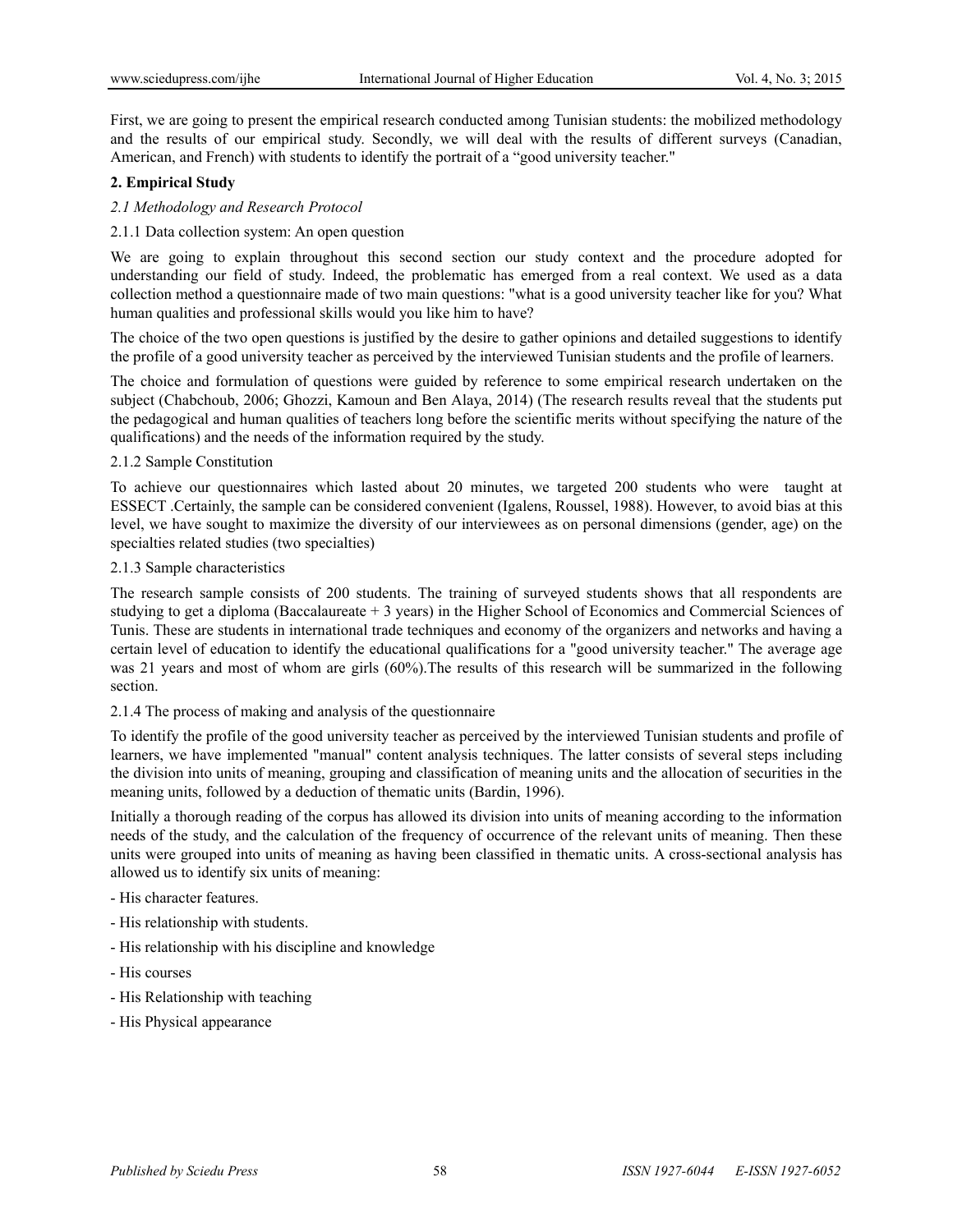## *2.2 The results of the questionnaire survey*

## 2.2.1 The picture of the "good university teacher"

Table 1. Distribution of choices among students

| <b>Teacher characteristics</b>                     | $\frac{0}{0}$  |
|----------------------------------------------------|----------------|
| <b>His</b><br>characteristics                      |                |
| (83%)                                              |                |
| Comprehensive                                      | 28             |
| Kind/patient                                       | 9              |
| Sociable                                           | 8              |
| Honest / Spot / Dosage                             | 5              |
| (Strict, kind) / Fair                              |                |
| <b>Tolerant</b>                                    | 4,5            |
| Smiling                                            | 3,5            |
| Flexible / charming / young / small                | 1              |
| Strict                                             | 12,5           |
| Creative                                           | 6,5            |
| Serious / active                                   | 3              |
| Open to Change                                     | 0,5            |
| His relationship with the                          |                |
| students $(69.5%)$                                 |                |
| A good communicator                                | 21             |
| Motivates his students                             | 16             |
| Respect for students                               | 12             |
| Widely note students                               | 9,5            |
| Adopt a participative style                        | 5,5            |
| Accepts the delay of students                      | 3              |
| Manage student diversity / objective assessment of | $\overline{2}$ |
| students                                           |                |
| Attentive towards others / Not to be distant from  |                |
| students                                           | 0,5            |
| His relationship with his                          |                |
| discipline and                                     |                |
| knowledge (78.5%)                                  |                |
| He masters his course (competent)                  | 37,5           |
| Mastering the French language                      | 14,5           |
| Disciplined / strict                               | 12,5           |
| Experienced / graduate                             | 9,5            |
| He has a general knowledge (cultivated)            | 4,5            |
| His courses $(81.5\%)$                             |                |
| Pedagogue                                          | 59             |
| He knows how to manage and run the current session | 21             |
| He does not dictate his course                     | 1,5            |
| His relationship with the                          |                |
| teaching profession                                |                |
| (5%)                                               |                |
| He loves teaching                                  | 5              |
| His physical appearance                            |                |
| $(10\%)$                                           |                |
| Charismatic                                        | 10             |

Percentage  $% =$  is a manner of expressing a frequency = number of observations  $/200$  (total respondent)

This table reveals six qualities that seem important for the surveyed Tunisian students: teacher (59%), skilled (37.5%), understanding (28%), good communicator (21%), motivate (16%) and respect of students. In addition to his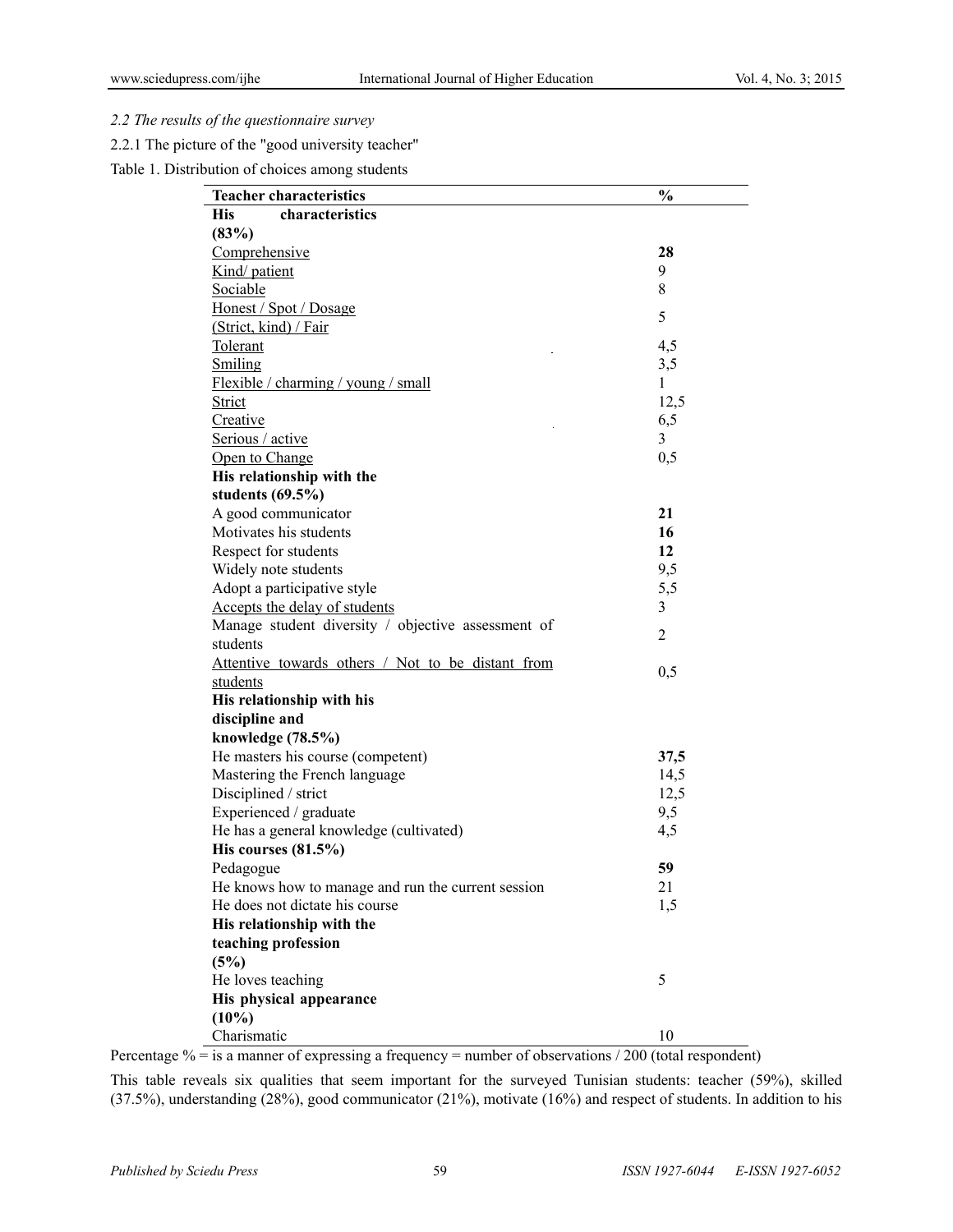teaching and academic qualities, other qualities are claimed "understanding, kind, patient, sociable, honest, tolerant, cheerful, flexible, respectful, attentive, generous (note) ".

From these choices, we can determine the profile of a good university teacher who must master, in addition to its specific specialty (skill: choice of 37, 5% of respondents), most teaching skills listed above, while integrating them. It is the only condition to be able to teach effectively and help students learn the academic knowledge offered by their university (Peterson, 1979). According to (Ben Salem (2010); Reverdy, 2013), pedagogy is inserted in the heart of the current new education.

Perrenoud (1999) defines the pedagogical competence as the global mastery of a teaching situation, which distinguishes it from an ability that it does behind a gesture or a specific operation, the decontextualized limit. Besides the pedagogical competence (the pedagogue), the human communication has to create a positive relationship between the communicator and his interlocutors.

The stronger and the more authentic the ratio, the more interesting the course is. In return, this positive relationship will allow the teacher to better listen to and understand his students. Teaching is communication. And communicating is not simply to impart knowledge to students while keeping them in a state of passivity, or ignoring their reactions. Communication is what motivating one's students interact with them, adapt to their level, taking into account their needs and their reactions (Chabchoub, 2007). In short, the university teacher should primarily target the intrinsic motivation of the accompanied student (Lebrun, 2014; Riberry 2010)

However, this human communication requires from the teacher in addition to being devoted to teaching, some human and personal qualities as being understanding, kind, patient, sociable, charismatic, respectful to students, strict in some cases to enforce discipline in the classroom. We can see a predominance of human qualities to the detriment of scientific and academic qualities. According to Proulx (1994), the only way for a teacher to avoid classroom discipline problems is to do his job professionally. To exercise his teaching skills in the classroom, the teacher needs to be listened to and respected. A teacher must master the skill of discipline management in his class. Several psychological studies (Morissette, 1989) and Psycho (Postic 1980) show that teachers' personality characteristics have a direct influence on their teaching behavior in class (communication quality, nature of the relationship with the students). Maschino (1984) goes so far as to affirm that our students are more influenced by what we are than by what we say. The students are very sensitive to personal characteristics of a teacher: friendly or unfriendly, communicative or reserved, uptight or beaming, confident or indecisive.

It is from these human qualities suggested by the surveyed learners that we can identify the profile of surveyed Tunisian students who seem to coincide with people who believe in the delicacy of this profession, to be close but to remain firm and strict in some cases, exercise kindness in the class without overflow and without detriment to the achievement of the objectives. Another need of the students, equally important, is the teacher's generosity in terms of grades " grade well students: choice of 9.5% of respondents" without any effort and tolerance regarding the absenteeism and delays.

From these results we can deduce the trend of Tunisian students to focus more on the human qualities of university teachers at the expense of their scientific work skills. They expect more flexibility, generosity, and tolerance on the part of university teachers, but they also require their competent, experienced, cultivated, and graduate teachers. This empirical research has highlighted some specificity related to the profile of a good university teacher as perceived by the interviewed Tunisian students. Many Canadian, American, and French surveys were conducted with students to identify the portrait of a "good university teacher". We distinguish at this level, students who focus on the following features:

- Knowledge of the subject to be taught
- Clear and structured methodology,
- Making the link between theory and practice,
- Equitability
- Respecting students,
- Taste to teach.

These results mainly focus on teaching skills and intellectual skills of the teacher. Thus the characteristic "knowledge of matter" is well ahead in all three studies. Then the following characteristics follow: "methodical, clear and structured", "bridges the gap between theory and practice", "respect for students" and "taste for teaching."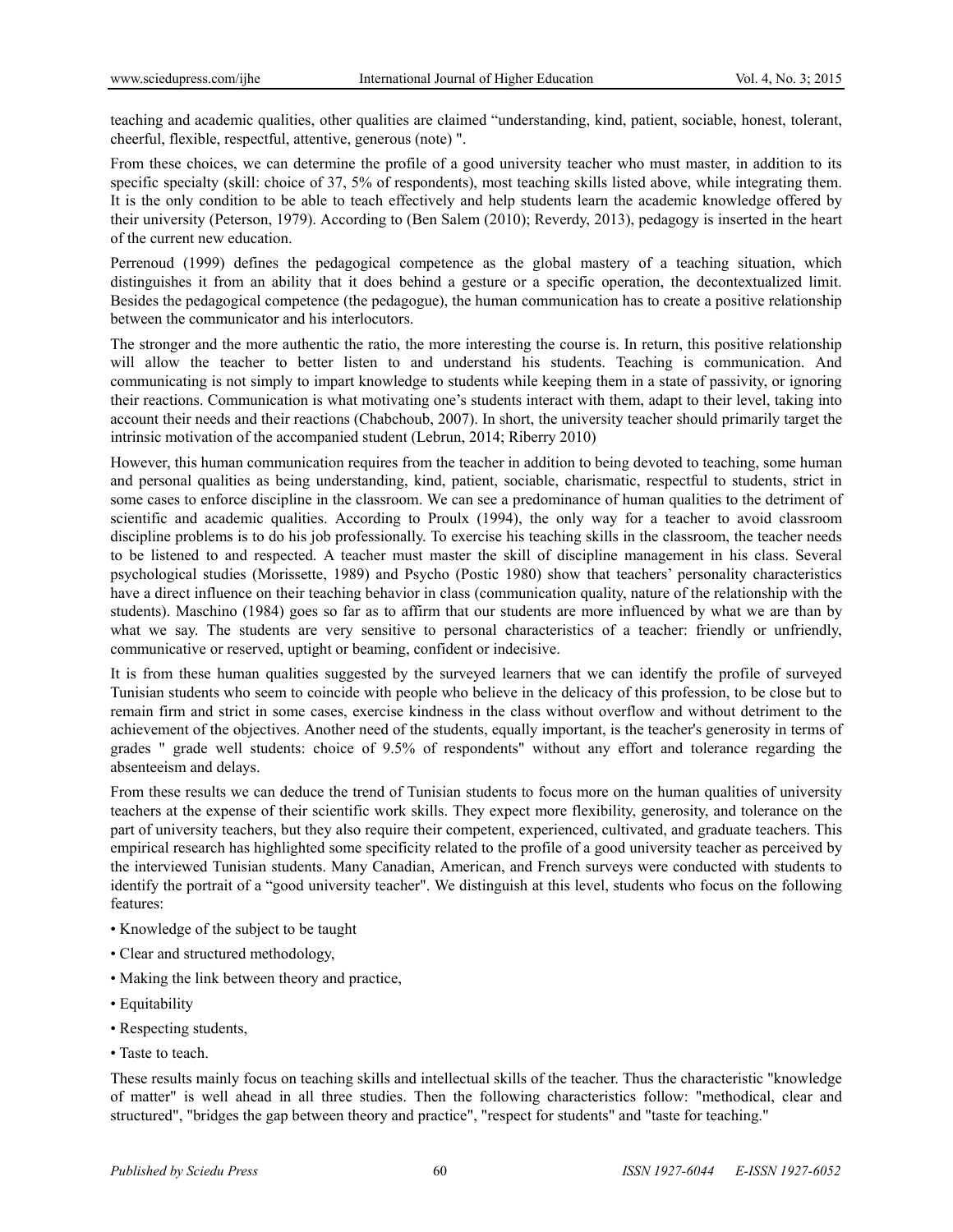The Tunisian survey shows that there are some peculiarities of Tunisian learners compared to Western students about the personality characteristics of the university teacher, Tunisian students surveyed want their teachers to:

- I. Serve them,
- II. Be attentive to their ways,
- III. Be indulgent and generous (grade, tolerance of delay, absenteeism ...)

The university teacher should adopt a caring attitude; supportive and understanding in the classroom especially stimulate Tunisian students. We are dealing with students who need to be assisted; they are "somewhat dependent" and always "victims of all kinds of injustice." By the required qualities: an educator who manages and runs an ongoing session does not dictate his course, masters the language of instruction, requires discipline, strict, educated, experienced and graduate (Ph.D.).

These different qualities provide us with an alarming portrait of the Tunisian university teacher. Interviewed students seem to blame implicitly the pedagogical the and scientific incompetence, lack of mastery of the language of instruction, the inability to impose discipline, lack of experience, lack of degrees of university teachers... .etc. If the learners surveyed declare a lack of qualities and scientific and pedagogical skills of teachers, would it be unreasonable to deny the responsibility of teachers in the decline of level, demotivation, absenteeism, the mediocrity of their teaching in the art of transmitting knowledge.

#### **3. Conclusion**

The empirical research shows that the most heavily negative judgment among students concerned contacts (respect for students) that they had no or insufficient respect from teachers. University students expect their teachers not only to have intellectual and pedagogical skills, but also to provide a positive emotional support, motivation, recognition in terms of person. Tunisian students surveyed opt for the human dimension at the expense of knowledge and prefer the style of teachers who are generous and tolerant.

The educational policies should promote teaching methods that encourage students to learn how to acquire information and turn it into an applicable knowledge to their own circumstances. These approaches require teachers to help their students learn to work with others face-to-face, and also how to communicate with others, to create new collaborative knowledge (Moyle 2010).

The Tunisian surveyed students opt for the human dimension of university teaching to the detriment of its scientific work skills. However, teachers never assume their responsibility in to identify the main roots of demotivation, absenteeism etc ... students. In this case, it is essential that university teachers do a self-assessment questionnaire to identify the real reasons and remedies for the problems encountered in the classroom.

Tunisian surveys show a recurrent idea: the vast majority of Tunisian academics perceive teaching as an activity primarily focused on student knowledge and transmissions. These surveys also show that the same teachers do give very little importance to learning and the difficulties that may face some of their students. If we want to improve the internal efficiency of the university, we should review and reform these teaching practices and to refocus more on students, learning and coaching processes and to follow the model of the Anglo-Saxon universities (Chabchoub, 2007).

Munienge and Muhandji (2013) showed the limits of the traditional pedagogy of teaching and learning. They consider that this technique of teaching is a one-way flow of information in which the teacher often talks continuously for an hour or more and he is expected that when he asks a question, the students should be able to reproduce the same thing he was saying. With this teaching, there is less activity in the classroom and less creativity from students.

This requires an educational training program for university teachers, evaluation of lessons aimed primarily at improving teaching performance and thereafter their skills. We must also inspire empirical results that aim to know the qualities of a good university teacher among students. Thus among the new roles of the teacher is to become a true guide to students in their learning and a facilitator of new knowledge. In this new constructivist paradigm, the teacher is no longer centered on himself and on his own knowledge; he should refocus on the student and the learning process (Chabchoub, 2007). Student evaluation can play a key role in improving the university and teacher training (OECD, 2005). It is very important to identify the strengths and weaknesses of education. Therefore, feedback from students can be useful for teachers (Belhaj, 2014)

Vieluf et al. (2012) reported that worldwide, the reforms and actions aimed at promoting quality education in classrooms and professional collaboration at the university level. In order to adjust policies and interventions to the